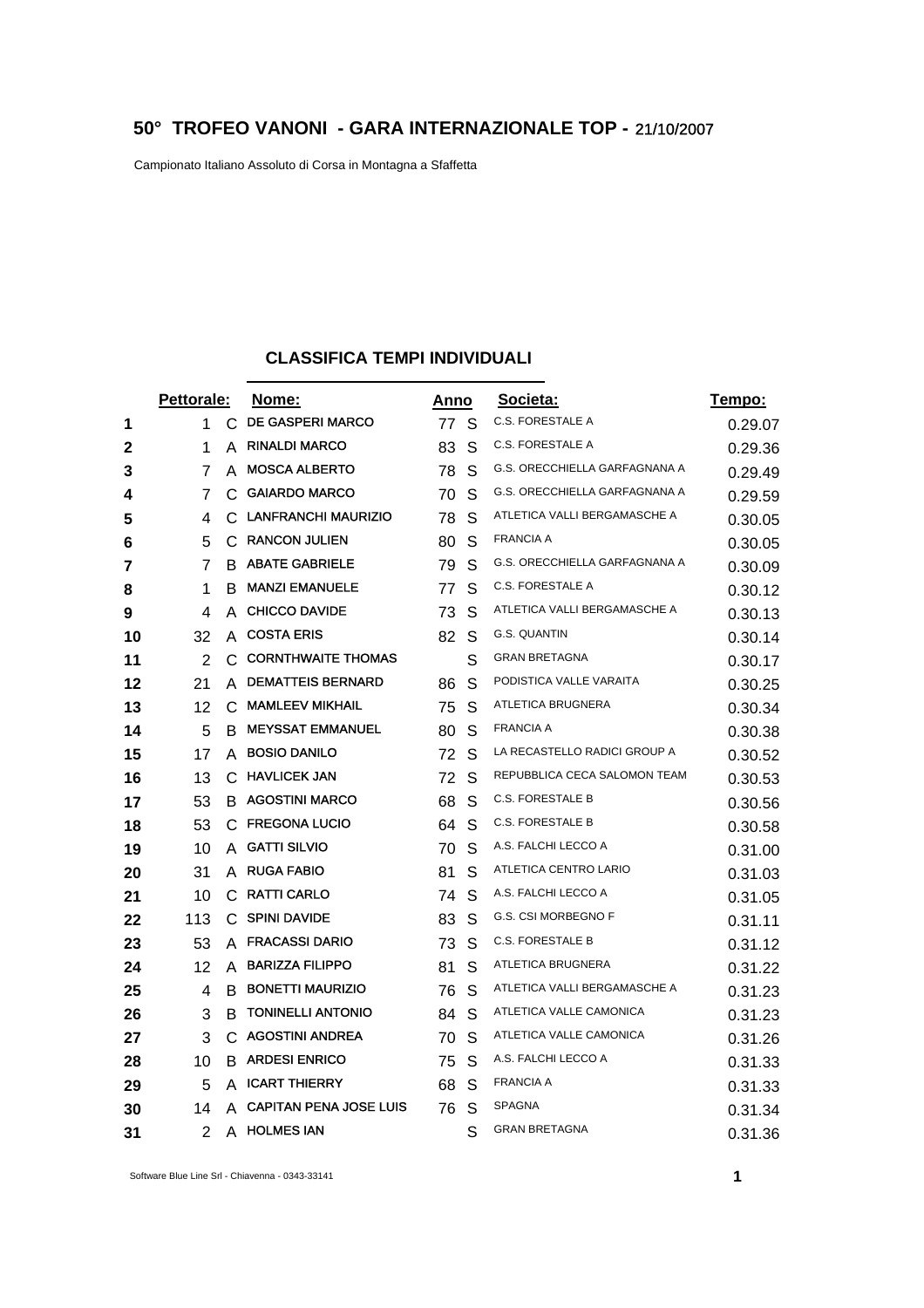|    | Pettorale: |    | <u>Nome:</u>                | Anno |   | Societa:                      | <u>Tempo:</u> |
|----|------------|----|-----------------------------|------|---|-------------------------------|---------------|
| 32 | 21         | C. | <b>DEMATTEIS MARTIN</b>     | 86 S |   | PODISTICA VALLE VARAITA       | 0.31.39       |
| 33 | 3          | A  | <b>RINALDI ALESSIO</b>      | 75   | S | ATLETICA VALLE CAMONICA       | 0.31.42       |
| 34 | 18         | B  | <b>ZUGNONI GRAZIANO</b>     | 74   | S | ADM MELAVI' PONTE A           | 0.31.49       |
| 35 | 11         | A  | <b>WOSIK DANIEL</b>         | 80   | S | <b>POLONIA</b>                | 0.31.52       |
| 36 | 55         | С  | <b>BERTRAND PASCAL</b>      | 73   | S | <b>FRANCIA B</b>              | 0.31.55       |
| 37 | 20         |    | A DELLA TORRE FRANCESCO     | 87   | S | G.S. VALGEROLA A              | 0.32.00       |
| 38 | 55         | В  | <b>GILLET ALAIN</b>         | 80   | S | <b>FRANCIA B</b>              | 0.32.03       |
| 39 | 9          |    | A PIVK TADEI                | 81   | S | U.S. ALDO MORO PALUZZA A      | 0.32.03       |
| 40 | 23         | C  | <b>PIANA ROLANDO</b>        | 82   | S | ASD CADDESE A                 | 0.32.06       |
| 41 | 8          |    | A KASTELIC PETER            | 83   | S | SLOVENIA A                    | 0.32.07       |
| 42 | 6          | A  | <b>TACCHINI GIOVANNI</b>    | 84   | S | G.S. CSI MORBEGNO A           | 0.32.08       |
| 43 | 54         |    | A ZANABONI MASSIMILIANO     | 72   | S | ATLETICA VALLI BERGAMASCHE B  | 0.32.09       |
| 44 | 9          | C  | <b>MORASSI ALESSANDRO</b>   | 76   | S | U.S. ALDO MORO PALUZZA A      | 0.32.10       |
| 45 | 22         |    | A BALDACCINI ALEX           | 88   | J | G.S. OROBIE A                 | 0.32.10       |
| 46 | 18         | С  | <b>BENEDETTI ENRICO</b>     | 79   | S | ADM MELAVI' PONTE A           | 0.32.13       |
| 47 | 54         |    | C TERZI CRISTIAN            | 78   | S | ATLETICA VALLI BERGAMASCHE B  | 0.32.14       |
| 48 | 8          |    | <b>B KOZAN BOSTJAN</b>      | 79   | S | SLOVENIA A                    | 0.32.22       |
| 49 | 27         |    | A TABACCHI ANDREA           | 88   | J | ATLETICA CAPRIOLI SAN VITO    | 0.32.23       |
| 50 | 9          | В  | <b>DAPIT FULVIO</b>         | 75   | S | U.S. ALDO MORO PALUZZA A      | 0.32.25       |
| 51 | 2          |    | <b>B BERDSLEY BEN</b>       |      | S | <b>GRAN BRETAGNA</b>          | 0.32.32       |
| 52 | 8          |    | C ALIC SIMON                | 71   | S | SLOVENIA A                    | 0.32.32       |
| 53 | 44         | С  | <b>MEI MASSIMO</b>          | 83   | S | ATLETICA CASTELLO             | 0.32.33       |
| 54 | 63         |    | <b>B SCANU MARIO</b>        | 76   | S | U.S. ALDO MORO PALUZZA B      | 0.32.33       |
| 55 | 19         |    | A GIORDA LORIS              | 81   | S | ATLETICA GIO' 22 RIVERA A     | 0.32.36       |
| 56 | 59         |    | A CONCAS SALVATORE          | 81   | S | G.S. ORECCHIELLA GARFAGNANA B | 0.32.39       |
| 57 | 32         |    | <b>B</b> COSTA ELIA         | 85   | S | G.S. QUANTIN                  | 0.32.39       |
| 58 | 19         |    | C FORNONI DANIELE           | 69   | м | ATLETICA GIO' 22 RIVERA A     | 0.32.40       |
| 59 | 75         |    | A SONGINI DARIO             | 69   | M | G.S. VALGEROLA B              | 0.32.42       |
| 60 | 16         | A  | <b>TURATI SILVANO</b>       | 72   | S | ASTI TICINO                   | 0.32.51       |
| 61 | 29         |    | A MERSI ENZO                | 82 S |   | ATLETICA MONTEROSA            | 0.32.52       |
| 62 | 23         | B  | <b>MACELLARO ROCCO</b>      | 71   | S | ASD CADDESE A                 | 0.32.54       |
| 63 | 17         |    | <b>B RONCA MASSIMILIANO</b> | 70   | S | LA RECASTELLO RADICI GROUP A  | 0.32.54       |
| 64 | 54         |    | <b>B BIANCHI MIRKO</b>      | 85   | S | ATLETICA VALLI BERGAMASCHE B  | 0.32.58       |
| 65 | 63         |    | A MOROCUTTI ANTONELLO       | 71   | S | U.S. ALDO MORO PALUZZA B      | 0.32.59       |
| 66 | 11         |    | C BRZESKI TOMASZ            | 72   | S | <b>POLONIA</b>                | 0.33.00       |
| 67 | 11         |    | <b>B ZAK DARIUSZ</b>        | 83   | S | <b>POLONIA</b>                | 0.33.04       |
| 68 | 17         |    | C BELTRAMI MAURIZIO         | 71   | S | LA RECASTELLO RADICI GROUP A  | 0.33.06       |
| 69 | 43         |    | A CAVAGNA ISIDORO           | 66   | м | U.S. SAN PELLEGRINO           | 0.33.07       |
| 70 | 18         |    | A CURTONI MATTIA            | 81   | S | ADM MELAVI' PONTE A           | 0.33.09       |
| 71 | 13         |    | B PLETICHA RICHARD          | 75 S |   | REPUBBLICA CECA SALOMON TEAM  | 0.33.11       |
| 72 | 24         |    | A SILVANI STEFANO           | 73 S |   | G.P. TALAMONA A               | 0.33.13       |
| 73 | 15         |    | A ROBERTS RICHARDS          | 78 S |   | GALLES                        | 0.33.15       |
| 74 | 63         |    | C NAZZI GIANLUCA            | 68 S |   | U.S. ALDO MORO PALUZZA B      | 0.33.18       |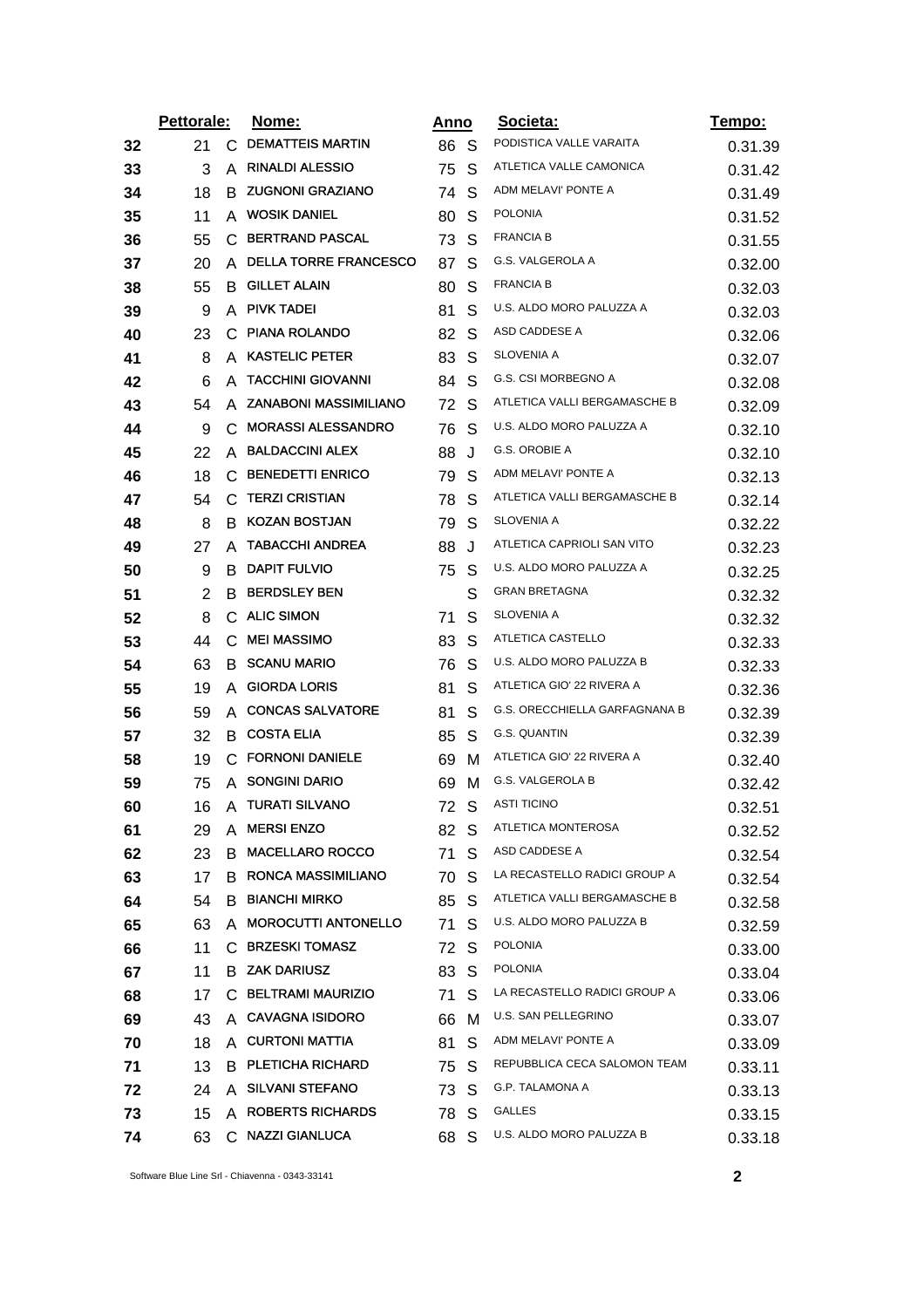|     | Pettorale: |    | Nome:                        | Anno |              | <u>Societa:</u>               | Tempo:  |
|-----|------------|----|------------------------------|------|--------------|-------------------------------|---------|
| 75  | 33         | A  | <b>SANNA LUCA</b>            | 79 S |              | ATLETICA ALTA VALTELLINA A    | 0.33.22 |
| 76  | 19         | B  | <b>BONINO DARIO</b>          | 79   | S            | ATLETICA GIO' 22 RIVERA A     | 0.33.24 |
| 77  | 24         | B  | <b>CIAPONI FABIO</b>         | 59   | м            | G.P. TALAMONA A               | 0.33.27 |
| 78  | 64         | C  | <b>MOROCUTTI GIONNI</b>      | 73   | S            | U.S. ALDO MORO PALUZZA C      | 0.33.31 |
| 79  | 72         | A  | <b>COLETTA ALESSANDRO</b>    | 85   | S            | ATLETICA GIO' 22 RIVERA B     | 0.33.33 |
| 80  | 34         | B  | <b>CONTI ITALO</b>           | 63   | S            | POLISPORTIVA PAGNONA A        | 0.33.34 |
| 81  | 22         | C  | <b>BALDACCINI GIANFRANCO</b> | 57   | S            | G.S. OROBIE A                 | 0.33.35 |
| 82  | 64         | A  | <b>DELLA MEA GIUSEPPE</b>    | 87   | S            | U.S. ALDO MORO PALUZZA C      | 0.33.36 |
| 83  | 44         | B. | SANTANGELO MASSIMILIANO      | 74   | S            | ATLETICA CASTELLO             | 0.33.37 |
| 84  | 34         | A  | <b>CONTI ALBERTO</b>         | 76   | S            | POLISPORTIVA PAGNONA A        | 0.33.38 |
| 85  | 49         | A  | <b>GIANOLA GIOVANNI</b>      | 76   | S            | A.S. PREMANA A                | 0.33.40 |
| 86  | 22         |    | <b>B PIROLA CORRADO</b>      | 67   | S            | G.S. OROBIE A                 | 0.33.41 |
| 87  | 69         | A  | <b>TOMELLERI FLAVIO</b>      | 61   | S            | LA RECASTELLO RADICI GROUP B  | 0.33.43 |
| 88  | 20         |    | C. VOLPI GIANLUCA            | 86   | S            | G.S. VALGEROLA A              | 0.33.45 |
| 89  | 14         | C  | <b>CAPITAN PENA VICENTE</b>  | 74   | S            | SPAGNA                        | 0.33.46 |
| 90  | 108        | A  | <b>GIANOLA ERIK</b>          | 85   | S            | A.S. PREMANA B                | 0.33.49 |
| 91  | 45         | A  | <b>GIUDICI DAVIDE</b>        | 82   | S            | C.A. OLIMPIA CMVSS A          | 0.33.49 |
| 92  | 56         | A  | <b>BONGIO SERGIO</b>         | 74   | S            | G.S. CSI MORBEGNO B           | 0.33.50 |
| 93  | 21         | B. | <b>SOLAVAGGIONE MANUEL</b>   | 89   | J            | PODISTICA VALLE VARAITA       | 0.33.50 |
| 94  | 78         | B  | <b>TASSI PIER ALBERTO</b>    | 57   | S            | G.S. OROBIE B                 | 0.33.53 |
| 95  | 72         | B  | <b>BESSONE PAOLO</b>         | 67   | м            | ATLETICA GIO' 22 RIVERA B     | 0.33.56 |
| 96  | 52         | C  | <b>ORTELLI EGIDIO</b>        | 63   | м            | POLISPORTIVA ALBOSAGGIA A     | 0.33.57 |
| 97  | 78         | C. | <b>BELOTTI FRANCANTONIO</b>  | 67   | S            | G.S. OROBIE B                 | 0.34.00 |
| 98  | 90         | A  | <b>COMPAGNONI VENANZIO</b>   | 63   | м            | ATLETICA ALTA VALTELLINA B    | 0.34.01 |
| 99  | 12         | B  | <b>MORASSUT CESARE</b>       | 63   | м            | ATLETICA BRUGNERA             | 0.34.03 |
| 100 | 20         | B  | <b>TARABINI MATTEO</b>       | 78   | S            | G.S. VALGEROLA A              | 0.34.08 |
| 101 | 55         | A  | <b>VALOUR PAUL-HENRI</b>     | 82   | <sub>S</sub> | <b>FRANCIA B</b>              | 0.34.09 |
| 102 | 26         | C  | <b>TRIULZI FABRIZIO</b>      | 75   | - S          | <b>G.P. VALCHIAVENNA A</b>    | 0.34.09 |
| 103 | 35         | A  | <b>CASTELNUOVO MARCO</b>     | 77   | S            | G.S. CORNO MARCO ITALIA       | 0.34.14 |
| 104 | 46         | C. | <b>MAFFIOLETTI STEFANO</b>   | 71   | S            | ATLETICA LA TORRE A           | 0.34.17 |
| 105 | 6          | C. | <b>GUSMEROLI EGIDIO</b>      | 74   | S            | G.S. CSI MORBEGNO A           | 0.34.17 |
| 106 | 84         |    | A PANIGA OSCAR               | 69   | M            | G.P. SANTI NUOVA OLONIO B     | 0.34.19 |
| 107 | 6          | B. | <b>GILARDI ALESSANDRO</b>    | 72 S |              | G.S. CSI MORBEGNO A           | 0.34.23 |
| 108 | 23         | A  | <b>MARTINELLA MARCO</b>      | 86   | S            | ASD CADDESE A                 | 0.34.23 |
| 109 | 43         | B  | <b>BONZI FAUSTO</b>          | 61   | м            | U.S. SAN PELLEGRINO           | 0.34.24 |
| 110 | 46         | A  | <b>SCARPELLIN MAURIZIO</b>   | 70   | S            | ATLETICA LA TORRE A           | 0.34.25 |
| 111 | 59         | B. | <b>CAMPITELLI CAMILLO</b>    | 62 M |              | G.S. ORECCHIELLA GARFAGNANA B | 0.34.26 |
| 112 | 41         | B  | <b>MONTAGNA MASSIMILIANO</b> | 87   | S            | OSA SARONNO                   | 0.34.28 |
| 113 | 82         | С  | <b>MAZZONI AURELIO</b>       | 54 M |              | G.P. TALAMONA C               | 0.34.29 |
| 114 | 25         |    | <b>B PARAGONI IVANO</b>      | 70   | м            | G.P. SANTI NUOVA OLONIO A     | 0.34.29 |
| 115 | 59         |    | C ORSI DOMENICO              | 69   | M            | G.S. ORECCHIELLA GARFAGNANA B | 0.34.35 |
| 116 | 34         |    | C CONTI LUCA                 | 67   | S            | POLISPORTIVA PAGNONA A        | 0.34.35 |
| 117 | 78         |    | A ROCCA MASSIMILIANO         | 71   | S            | G.S. OROBIE B                 | 0.34.37 |

Software Blue Line Srl - Chiavenna - 0343-33141 **3**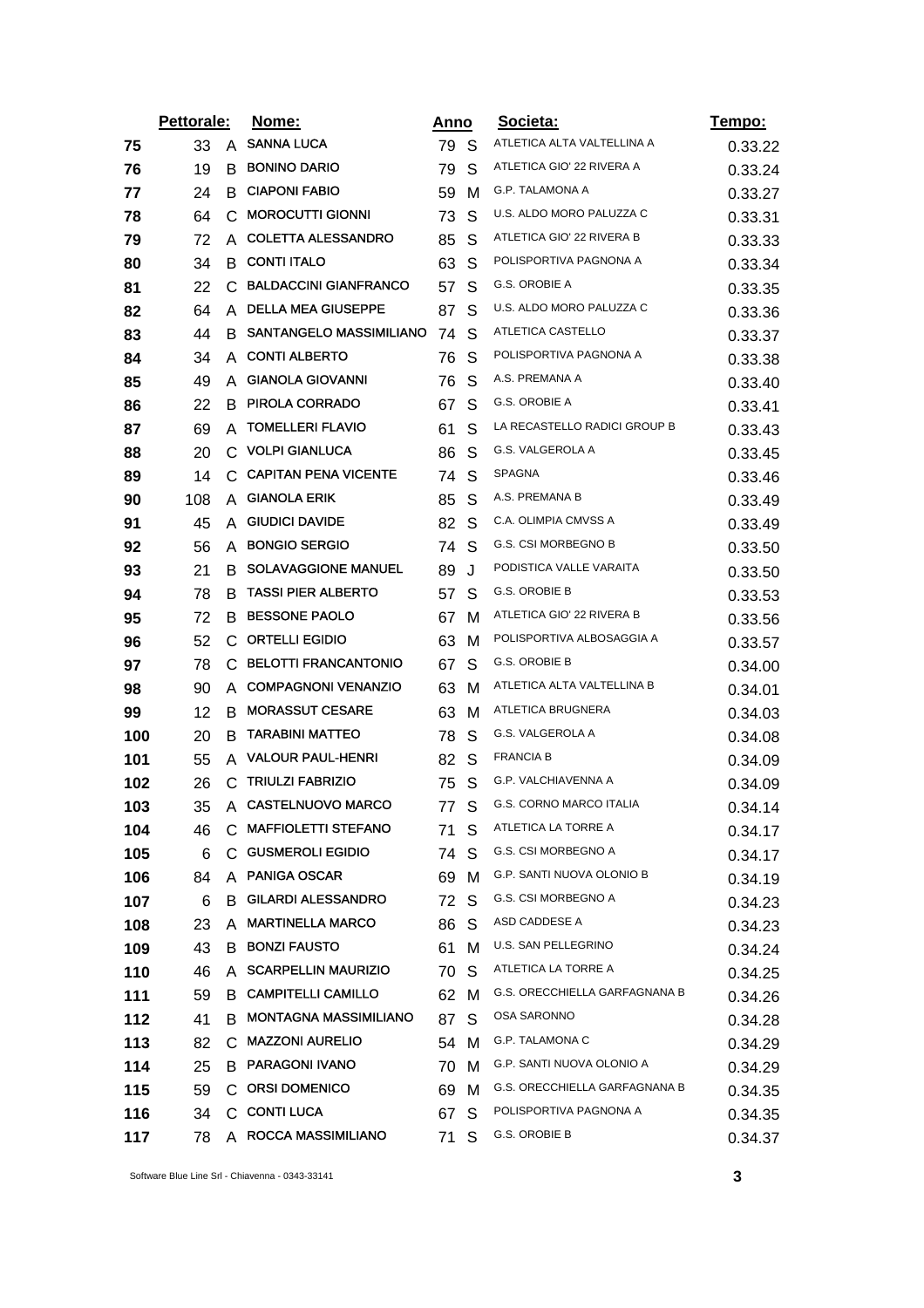|     | Pettorale: |   | Nome:                       | <u>Anno</u> |              | Societa:                     | <u>Tempo:</u> |
|-----|------------|---|-----------------------------|-------------|--------------|------------------------------|---------------|
| 118 | 57         |   | A PIGANZOLI STEFANO         | 74 S        |              | G.S. CSI MORBEGNO C          | 0.34.38       |
| 119 | 27         |   | C DE ZORDO ALESSANDRO       | 88          | J            | ATLETICA CAPRIOLI SAN VITO   | 0.34.40       |
| 120 | 81         | B | ROVEDATTI GUIDO             | 80          | S            | G.P. TALAMONA B              | 0.34.45       |
| 121 | 52         |   | <b>B CRISTINI GIANLUCA</b>  | 69          | M            | POLISPORTIVA ALBOSAGGIA A    | 0.34.47       |
| 122 | 46         | B | <b>TOGNI FRANCO</b>         | 60          | S            | ATLETICA LA TORRE A          | 0.34.48       |
| 123 | 142        | A | <b>MENGHI MATTEO</b>        | 74          | S            | G.P. TALAMONA E              | 0.34.48       |
| 124 | 65         | A | <b>TAVOLA MARCO</b>         | 69          | S            | A.S. FALCHI LECCO B          | 0.34.49       |
| 125 | 15         |   | C ROBERTS MATTHEW           | 80          | S            | <b>GALLES</b>                | 0.34.51       |
| 126 | 79         |   | A FAVERIO RICCARDO          | 69          | S            | G.S. OROBIE C                | 0.34.54       |
| 127 | 87         |   | A LEVI CARLO                | 79          | M            | G.P. VALCHIAVENNA B          | 0.34.56       |
| 128 | 31         | C | <b>GIOVIO OSCAR</b>         | 73          | S            | ATLETICA CENTRO LARIO        | 0.35.00       |
| 129 | 13         |   | A SKALSKY ROMAN             | 75          | S            | REPUBBLICA CECA SALOMON TEAM | 0.35.00       |
| 130 | 73         |   | A PELISSERO SILVIO          | 77          | S            | ATLETICA GIO' 22 RIVERA C    | 0.35.02       |
| 131 | 49         |   | <b>B FAZZINI GEROLAMO</b>   | 78          | S            | A.S. PREMANA A               | 0.35.03       |
| 132 | 47         |   | A FIKRE TEKLE               | 84          | S            | SPORTIVA LANZADA A           | 0.35.03       |
| 133 | 26         | B | <b>TIRINZONI DARIO</b>      | 87          | <sub>S</sub> | G.P. VALCHIAVENNA A          | 0.35.04       |
| 134 | 25         |   | C BARONA ALBERTO            | 76          | S            | G.P. SANTI NUOVA OLONIO A    | 0.35.04       |
| 135 | 24         | С | <b>ROSINA MIRKO</b>         | 82          | S            | <b>G.P. TALAMONA A</b>       | 0.35.05       |
| 136 | 26         |   | A TONUCCI MARCO             | 79          | -S           | G.P. VALCHIAVENNA A          | 0.35.06       |
| 137 | 25         | A | <b>GERNA IVAN</b>           | 71          | м            | G.P. SANTI NUOVA OLONIO A    | 0.35.07       |
| 138 | 45         | B | <b>TOMASONI DANIELE</b>     | 72          | S            | C.A. OLIMPIA CMVSS A         | 0.35.08       |
| 139 | 76         | A | <b>GROSSI VALENTINO</b>     | 62 M        |              | G.S. VALGEROLA C             | 0.35.09       |
| 140 | 27         | B | DE ZORZI MORENO             | 88          | J            | ATLETICA CAPRIOLI SAN VITO   | 0.35.10       |
| 141 | 52         | A | <b>MARCONI ANDREA</b>       | 63          | M            | POLISPORTIVA ALBOSAGGIA A    | 0.35.10       |
| 142 | 112        | C | <b>BOTTA' MATTEO</b>        | 67          | M            | G.S. CSI MORBEGNO E          | 0.35.13       |
| 143 | 91         | A | <b>TAGLIAFERRI GILBERTO</b> | 61          | M            | POLISPORTIVA PAGNONA B       | 0.35.13       |
| 144 | 64         | В | <b>PLAZZOTTA FRANCO</b>     | 64          | S            | U.S. ALDO MORO PALUZZA C     | 0.35.15       |
| 145 | 81         |   | C SASSELLA FABIO            | 87 S        |              | <b>G.P. TALAMONA B</b>       | 0.35.17       |
| 146 | 87         |   | C GINI MARCELLO             |             | 77 S         | G.P. VALCHIAVENNA B          | 0.35.19       |
| 147 | 56         |   | C BUZZETTI GIUSEPPE         | 71 S        |              | G.S. CSI MORBEGNO B          | 0.35.22       |
| 148 | 75         |   | C PEDROLA EMANUELE          | 67 M        |              | G.S. VALGEROLA B             | 0.35.25       |
| 149 | 62         |   | A TERAZ FRANCI              | 62 M        |              | <b>SLOVENIA B</b>            | 0.35.25       |
| 150 | 105        |   | <b>B TONIATTI RAFFAELE</b>  | 65 M        |              | <b>U.S. BORMIESE B</b>       | 0.35.30       |
| 151 | 88         |   | C LISIGNOLI FRANCO          | 67 M        |              | G.P. VALCHIAVENNA C          | 0.35.30       |
| 152 | 35         |   | <b>B</b> COPES FABIO        | 71          | M            | G.S. CORNO MARCO ITALIA      | 0.35.31       |
| 153 | 84         |   | <b>B PENONE MICHELE</b>     | 76 S        |              | G.P. SANTI NUOVA OLONIO B    | 0.35.32       |
| 154 | 91         |   | <b>B TANTARDINI VASCO</b>   | 74 S        |              | POLISPORTIVA PAGNONA B       | 0.35.37       |
| 155 | 79         |   | C MILESI MAURO              | 79 S        |              | G.S. OROBIE C                | 0.35.37       |
| 156 | 82         |   | A GUSMEROLI RENATO          | 65 M        |              | G.P. TALAMONA C              | 0.35.38       |
| 157 | 90         |   | C. COMPAGNONI LUCIANO       | 62 M        |              | ATLETICA ALTA VALTELLINA B   | 0.35.40       |
| 158 | 112        |   | A DAMIANI MASSIMILIANO      | 72 S        |              | G.S. CSI MORBEGNO E          | 0.35.41       |
| 159 | 32         |   | C BEROLO RUGGERO            | 74 S        |              | G.S. QUANTIN                 | 0.35.42       |
| 160 | 56         |   | <b>B SALINETTI MICHELE</b>  | 72 S        |              | G.S. CSI MORBEGNO B          | 0.35.43       |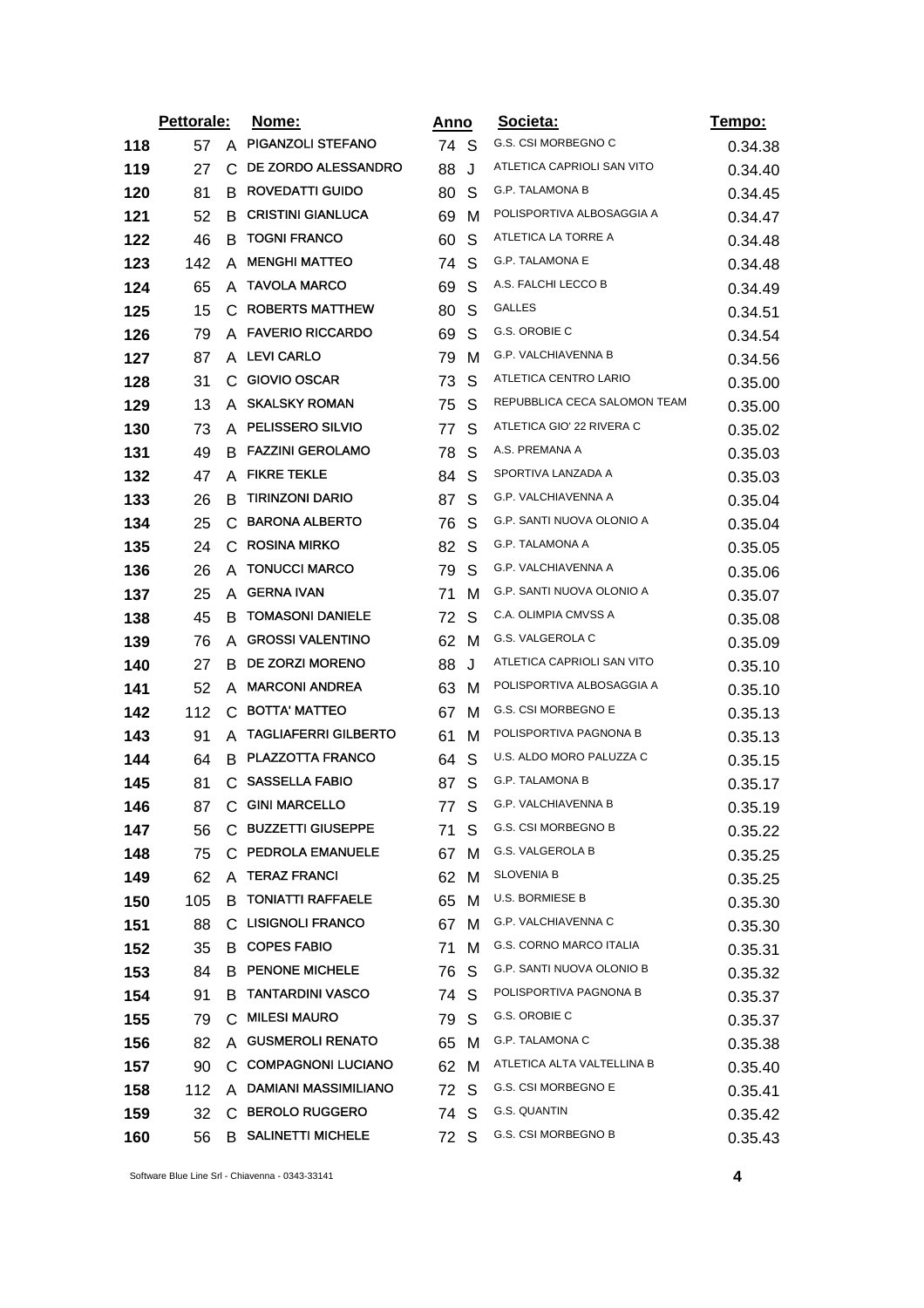|     | Pettorale: |    | Nome:                       | <u>Anno</u> |   | Societa:                      | <u>Tempo:</u> |
|-----|------------|----|-----------------------------|-------------|---|-------------------------------|---------------|
| 161 | 37         | A  | <b>MALINVERNO MATTEO</b>    | 84 S        |   | ATHLETIC TEAM LARIO           | 0.35.43       |
| 162 | 84         | С  | <b>DENTI ANDREA</b>         | 88          | J | G.P. SANTI NUOVA OLONIO B     | 0.35.45       |
| 163 | 72         | C. | <b>GALLO PAOLO</b>          | 87          | S | ATLETICA GIO' 22 RIVERA B     | 0.35.45       |
| 164 | 108        | B  | <b>GIANOLA UGO</b>          | 58          | S | A.S. PREMANA B                | 0.35.46       |
| 165 | 60         | B. | <b>GIROLAMI ANGELO</b>      | 67          | M | G.S. ORECCHIELLA GARFAGNANA C | 0.35.46       |
| 166 | 33         | C  | <b>RINI NICOLA</b>          | 86          | S | ATLETICA ALTA VALTELLINA A    | 0.35.49       |
| 167 | 75         | B  | PIOMBARDI MICHELE           | 67          | M | G.S. VALGEROLA B              | 0.35.49       |
| 168 | 76         |    | <b>B PASSERINI GIORGIO</b>  | 67          | M | G.S. VALGEROLA C              | 0.35.50       |
| 169 | 57         | B  | <b>BONGIO FABIO</b>         | 72          | S | G.S. CSI MORBEGNO C           | 0.35.51       |
| 170 | 37         |    | C FRAQUELLI GIANCARLO       | 68          | м | ATHLETIC TEAM LARIO           | 0.35.52       |
| 171 | 71         | A  | <b>RUFOFNI LUCA</b>         | 86          | S | G.S. VALGEROLA E              | 0.35.53       |
| 172 | 33         | B  | <b>FAIFER DAVIDE</b>        | 76          | S | ATLETICA ALTA VALTELLINA A    | 0.35.54       |
| 173 | 83         | C  | <b>MARINI ALESSANDRO</b>    | 75          | S | <b>G.P. TALAMONA D</b>        | 0.35.56       |
| 174 | 147        | A  | <b>MARTINOLI MARCO</b>      | 68          | M | G.P. TALAMONA L               | 0.36.02       |
| 175 | 57         | C. | <b>GOBBI ROBERTO</b>        | 73          | S | G.S. CSI MORBEGNO C           | 0.36.05       |
| 176 | 43         |    | C SALVI TIBERIO             | 63          | M | U.S. SAN PELLEGRINO           | 0.36.05       |
| 177 | 112        | B  | <b>MANENTI MAURO</b>        | 72          | S | G.S. CSI MORBEGNO E           | 0.36.06       |
| 178 | 143        | C. | <b>CIAPONI ALAN</b>         | 76          | S | G.P. TALAMONA F               | 0.36.08       |
| 179 | 65         |    | <b>B</b> GADDI DANIELE      | 75          | S | A.S. FALCHI LECCO B           | 0.36.11       |
| 180 | 15         | B. | <b>JONES DYLAN</b>          | 72          | S | GALLES                        | 0.36.12       |
| 181 | 93         | B. | <b>MUTTONI GIANNI</b>       | 61          | м | POLISPORTIVA PAGNONA D        | 0.36.15       |
| 182 | 88         | A  | <b>PANATTI EUGENIO</b>      | 58          | M | G.P. VALCHIAVENNA C           | 0.36.17       |
| 183 | 44         |    | A DI VICO CRISTIANO         | 72          | S | ATLETICA CASTELLO             | 0.36.18       |
| 184 | 80         | B  | <b>MACELLARO DONATO</b>     | 68          | S | ASD CADDESE B                 | 0.36.19       |
| 185 | 77         | B  | <b>MALGESINI PIERLUIGI</b>  | 59          | M | G.S. VALGEROLA D              | 0.36.19       |
| 186 | 82         | B  | <b>TIRINZONI ENRICO</b>     | 61          | м | G.P. TALAMONA C               | 0.36.20       |
| 187 | 103        |    | A PEDROLINI UGO             | 74          | S | SPORTIVA LANZADA C            | 0.36.22       |
| 188 | 83         | A  | <b>TORRI MAURIZIO</b>       | 76          | S | G.P. TALAMONA D               | 0.36.24       |
| 189 | 114        |    | A BARLASCINI MARIO          | 59          | M | G.S. CSI MORBEGNO G           | 0.36.25       |
| 190 | 77         |    | A PONTIGGIA GIANBATTISTA    | 65          | м | G.S. VALGEROLA D              | 0.36.26       |
| 191 | 80         | A  | <b>RIBONI OMAR</b>          | 80          | S | ASD CADDESE B                 | 0.36.28       |
| 192 | 58         |    | C MONTI DAVIDE              | 70          | S | G.S. CSI MORBEGNO D           | 0.36.31       |
| 193 | 113        |    | A BERTOLINI GIACOMO         | 76          | S | G.S. CSI MORBEGNO F           | 0.36.31       |
| 194 | 36         |    | B LIZZOLI GIACOMINO         | 67          | S | C.A. LIZZOLI                  | 0.36.32       |
| 195 | 93         | C. | <b>GANDIN MAURIZIO</b>      | 61          | M | POLISPORTIVA PAGNONA D        | 0.36.33       |
| 196 | 58         |    | <b>B ANGELINI SERGIO</b>    | 68          | м | G.S. CSI MORBEGNO D           | 0.36.36       |
| 197 | 81         |    | A AMBROSINI MAURIZIO        | 77          | S | <b>G.P. TALAMONA B</b>        | 0.36.39       |
| 198 | 92         |    | A TAGLIAFERRI LUCA          | 80          | S | POLISPORTIVA PAGNONA C        | 0.36.41       |
| 199 | 143        | B. | <b>GUSMEROLI ALESSANDRO</b> | 79          | S | G.P. TALAMONA F               | 0.36.41       |
| 200 | 92         |    | C BERTARINI EMANUELE        | 86          | S | POLISPORTIVA PAGNONA C        | 0.36.47       |
| 201 | 58         |    | A RUFFONI GIANPAOLO         | 79          | S | G.S. CSI MORBEGNO D           | 0.36.47       |
| 202 | 29         |    | C VENTURINI IVANO           | 73          | S | ATLETICA MONTEROSA            | 0.36.54       |
| 203 | 47         |    | C NANI GIANLUCA             | 70          | м | SPORTIVA LANZADA A            | 0.36.55       |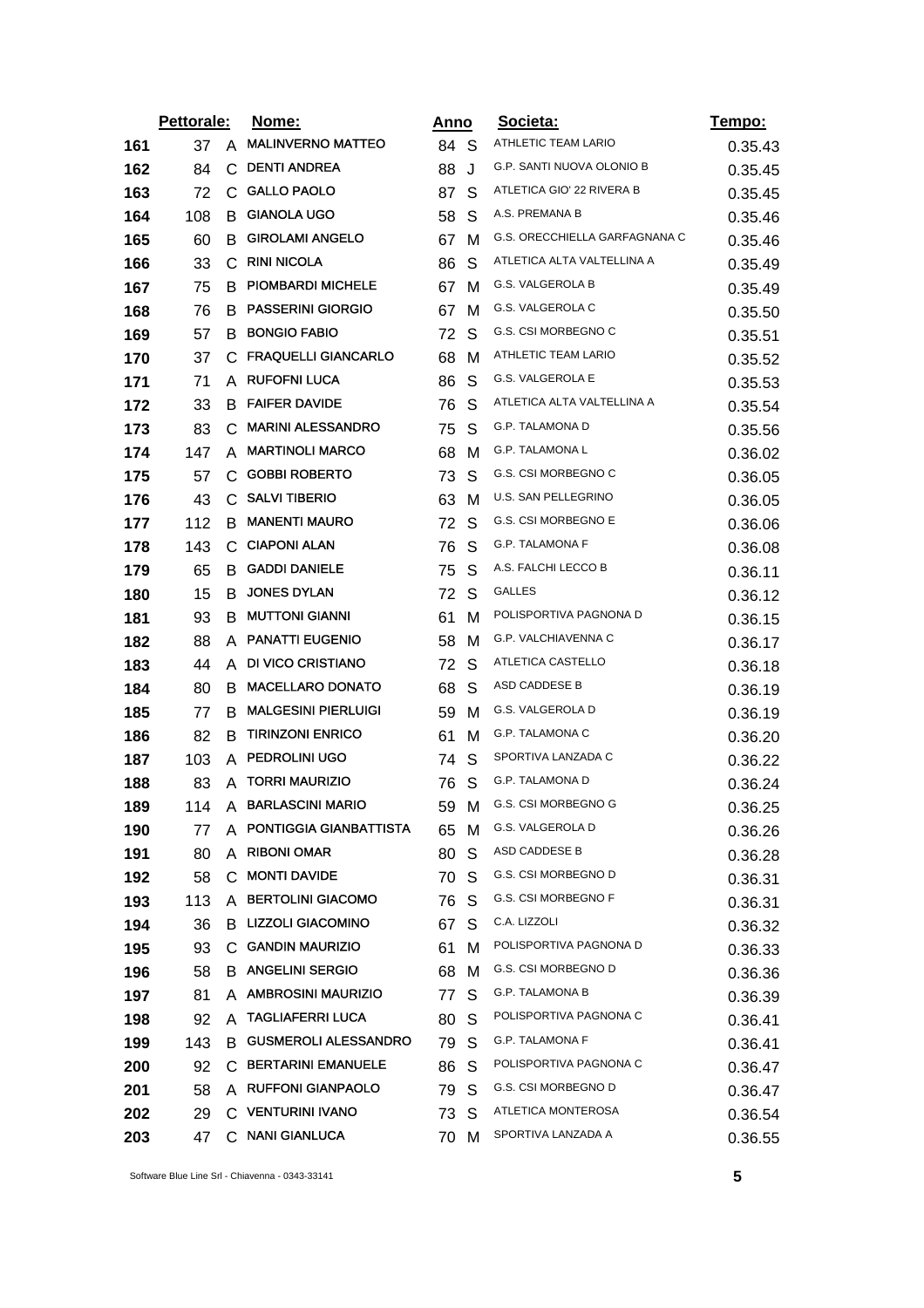|     | Pettorale: |    | Nome:                       | <u>Anno</u> |              | Societa:                      | Tempo:  |
|-----|------------|----|-----------------------------|-------------|--------------|-------------------------------|---------|
| 204 | 28         | C. | <b>EYDALLIN MATTEO</b>      | 85 S        |              | <b>ATLETICA SUSA</b>          | 0.36.56 |
| 205 | 108        | C  | <b>GIANOLA ENZO</b>         | 82          | S            | A.S. PREMANA B                | 0.36.56 |
| 206 | 83         | B  | <b>RIVA ENEA</b>            | 69          | м            | G.P. TALAMONA D               | 0.36.57 |
| 207 | 105        | A  | <b>MORANDUZZO STEFANO</b>   | 74          | S            | <b>U.S. BORMIESE B</b>        | 0.37.02 |
| 208 | 14         | B. | <b>GONZALEZ PLAZA DAVID</b> | 79          | S            | SPAGNA                        | 0.37.06 |
| 209 | 60         |    | A ASBORNO MATTEO            | 69          | S            | G.S. ORECCHIELLA GARFAGNANA C | 0.37.11 |
| 210 | 79         | B. | <b>ROVELLI GIORGIO</b>      | 68          | S            | G.S. OROBIE C                 | 0.37.13 |
| 211 | 69         |    | <b>B</b> CAVAGNA STEFANO    | 62          | <sub>S</sub> | LA RECASTELLO RADICI GROUP B  | 0.37.13 |
| 212 | 73         | B  | <b>CROCE PAOLO</b>          | 68          | M            | ATLETICA GIO' 22 RIVERA C     | 0.37.20 |
| 213 | 129        | A  | <b>SENIS LUCIO</b>          | 72          | м            | G.S. CSI MORBEGNO Z           | 0.37.23 |
| 214 | 91         | C  | <b>RIVA PIETRO</b>          | 64          | м            | POLISPORTIVA PAGNONA B        | 0.37.24 |
| 215 | 87         |    | <b>B DEL GROSSO ANDREA</b>  | 77          | S            | G.P. VALCHIAVENNA B           | 0.37.25 |
| 216 | 41         | A  | <b>DE MARCO CLAUDIO</b>     | 85          | S            | OSA SARONNO                   | 0.37.25 |
| 217 | 45         | C  | <b>RAISONI MARINO</b>       | 74          | S            | C.A. OLIMPIA CMVSS A          | 0.37.26 |
| 218 | 89         | A  | DONA' PAOLO                 | 62          | м            | G.P. VALCHIAVENNA D           | 0.37.27 |
| 219 | 37         | B  | <b>BERNASCONI SERGIO</b>    | 71          | м            | ATHLETIC TEAM LARIO           | 0.37.28 |
| 220 | 68         |    | A LEWIS ARWEL               | 58          | м            | ERYRI GALLES                  | 0.37.29 |
| 221 | 88         | B  | <b>GERONIMI ARMANDO</b>     | 62          | м            | G.P. VALCHIAVENNA C           | 0.37.36 |
| 222 | 35         |    | C POLLINI ANGELO            | 72          | M            | G.S. CORNO MARCO ITALIA       | 0.37.38 |
| 223 | 47         | B. | <b>BERRA GIACOMO</b>        | 64          | м            | SPORTIVA LANZADA A            | 0.37.40 |
| 224 | 142        | B. | <b>FOGNINI MARZIO</b>       | 67          | м            | <b>G.P. TALAMONA E</b>        | 0.37.40 |
| 225 | 42         | A  | <b>TOSARINI ILARIO</b>      | 74          | S            | RUNNERS COLICO A              | 0.37.45 |
| 226 | 31         | B. | <b>DE MARIA DAVIDE</b>      | 81          | S            | ATLETICA CENTRO LARIO         | 0.37.49 |
| 227 | 152        |    | <b>B FRATE FABRIZIO</b>     | 67          | м            | G.P. SANTI NUOVA OLONIO E     | 0.37.50 |
| 228 | 70         |    | <b>B RUDELLI SERGIO</b>     | 59          | S            | LA RECASTELLO RADICI GROUP C  | 0.37.51 |
| 229 | 92         | B  | <b>BORTOLOTTI MARCO</b>     | 84          | S            | POLISPORTIVA PAGNONA C        | 0.37.52 |
| 230 | 114        | B. | <b>PASSERINI MARCO</b>      | 63          | м            | G.S. CSI MORBEGNO G           | 0.37.53 |
| 231 | 28         | B. | <b>MENEGON ALAN</b>         | 80          | S            | <b>ATLETICA SUSA</b>          | 0.37.55 |
| 232 | 60         |    | C PALADINI EDOARDO          | 69          | M            | G.S. ORECCHIELLA GARFAGNANA C | 0.37.56 |
| 233 | 67         |    | C CRIPPA ALESSANDRO         | 70 M        |              | A.S. FALCHI LECCO D           | 0.37.58 |
| 234 | 62         |    | <b>B</b> URH IVAN           | 56          | M            | SLOVENIA B                    | 0.38.00 |
| 235 | 146        |    | A BARRI CORRADO             | 85          | S.           | <b>G.P. TALAMONA I</b>        | 0.38.08 |
| 236 | 90         |    | <b>B COMPAGNONI FLAVIO</b>  | 58 M        |              | ATLETICA ALTA VALTELLINA B    | 0.38.12 |
| 237 | 73         |    | C ORIA LORENZO              | 70          | M            | ATLETICA GIO' 22 RIVERA C     | 0.38.15 |
| 238 | 36         |    | A LIZZOLI EFREM             | 80          | S            | C.A. LIZZOLI                  | 0.38.16 |
| 239 | 135        |    | A DEL NERO DOMENICO         | 73 S        |              | G.S. VALGEROLA M              | 0.38.17 |
| 240 | 85         |    | C MORE LUIGI                | 70 M        |              | G.P. SANTI NUOVA OLONIO C     | 0.38.17 |
| 241 | 61         |    | A GAIONE ALESSANDRO         | 89          | J            | G.S. ORECCHIELLA GARFAGNANA D | 0.38.21 |
| 242 | 66         |    | C GHISLANZONI RICCARDO      | 80          | <sub>S</sub> | A.S. FALCHI LECCO C           | 0.38.21 |
| 243 | 142        |    | C FOLINI ELIO               | 55 M        |              | G.P. TALAMONA E               | 0.38.22 |
| 244 | 48         |    | <b>B</b> VIVIANI DAMIANO    | 70 M        |              | U.S. BORMIESE A               | 0.38.23 |
| 245 | 152        |    | A TANGHERLONI GIUSEPPE      | 53 M        |              | G.P. SANTI NUOVA OLONIO E     | 0.38.23 |
| 246 | 48         |    | C PEDRINI ANTONIO           | 77          | S            | U.S. BORMIESE A               | 0.38.25 |

Software Blue Line Srl - Chiavenna - 0343-33141 **6**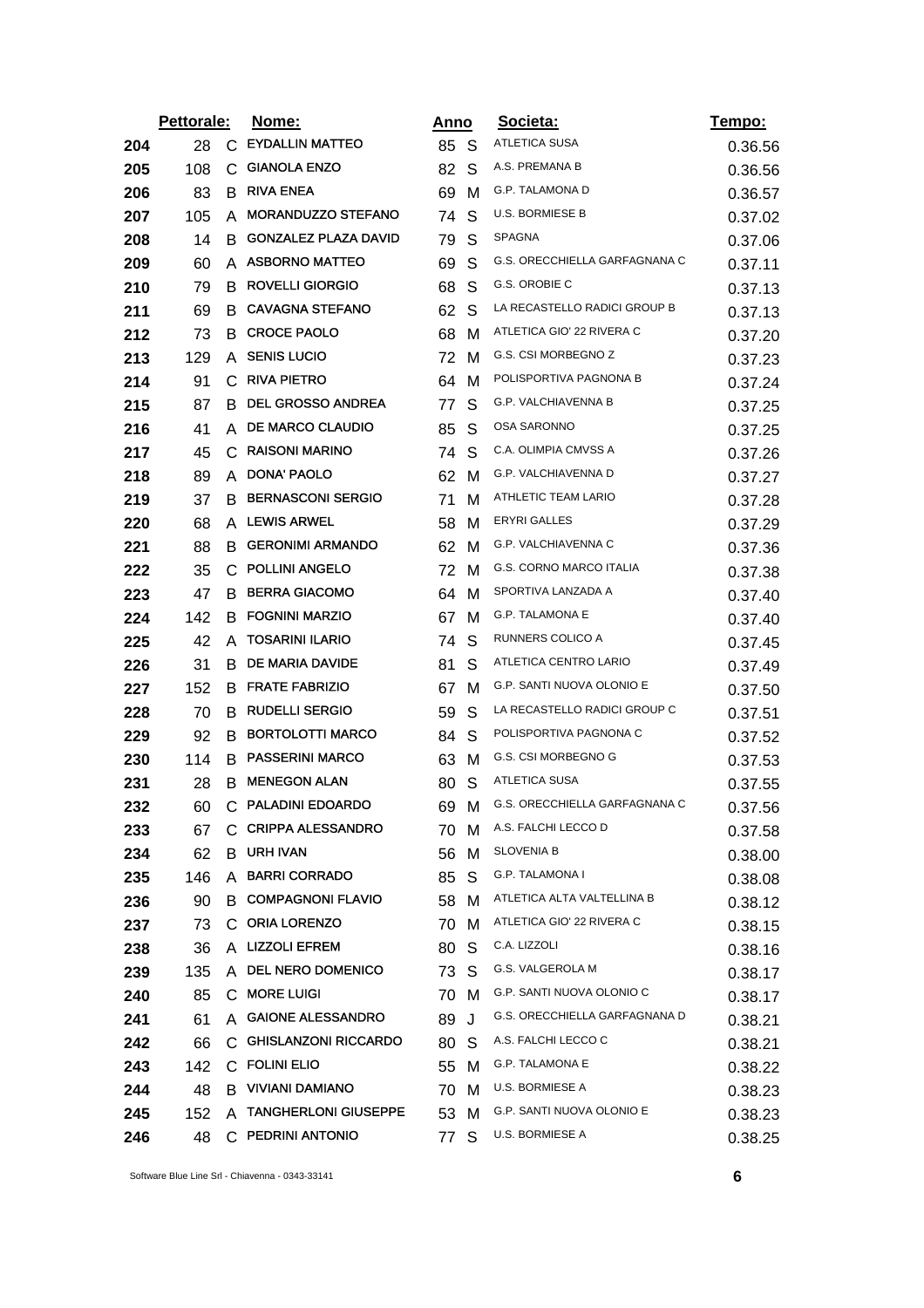|     | Pettorale: |              | <u>Nome:</u>                 | <u>Anno</u> |     | Societa:                     | <u>Tempo:</u> |
|-----|------------|--------------|------------------------------|-------------|-----|------------------------------|---------------|
| 247 | 146        | B.           | <b>GUSMEROLI MASSIMO</b>     | 69          | M   | <b>G.P. TALAMONA I</b>       | 0.38.27       |
| 248 | 130        | A            | <b>TARABINI SALVATORE</b>    | 52          | M   | G.S. VALGEROLA F             | 0.38.33       |
| 249 | 114        | С            | <b>PERLINI CORRADO</b>       | 65          | M   | G.S. CSI MORBEGNO G          | 0.38.36       |
| 250 | 130        | В            | <b>DEI CAS ENRICO</b>        | 70          | м   | G.S. VALGEROLA F             | 0.38.36       |
| 251 | 93         |              | A FAZZINI NILO               | 61          | M   | POLISPORTIVA PAGNONA D       | 0.38.37       |
| 252 | 77         | C.           | <b>ZUGNONI DIEGO</b>         | 63          | M   | G.S. VALGEROLA D             | 0.38.46       |
| 253 | 109        | в            | <b>TENDERINI LUCA</b>        | 62          | S   | A.S. PREMANA C               | 0.38.46       |
| 254 | 71         | В            | DE GIOVANETTI DOMENICO       | 86          | S   | G.S. VALGEROLA E             | 0.38.47       |
| 255 | 16         | B            | <b>BRUSORIO CLAUDIO</b>      | 59          | M   | ASTI TICINO                  | 0.38.49       |
| 256 | 80         | C.           | <b>GRAMEGNA ALBERTO</b>      | 86          | S   | ASD CADDESE B                | 0.39.00       |
| 257 | 111        | A            | <b>PARISI SERGIO</b>         | 66          | M   | POLISPORTIVA ALBOSAGGIA B    | 0.39.01       |
| 258 | 94         |              | A FERRI DOMENICO             | 55          | м   | U.S. MALONNO B               | 0.39.02       |
| 259 | 109        | A            | <b>GIANOLA MATTEO</b>        | 86          | S   | A.S. PREMANA C               | 0.39.03       |
| 260 | 30         | A            | <b>BARBUSCIO GUIDO</b>       | 89          | J   | ASD MARATHON COSENZA         | 0.39.04       |
| 261 | 38         | B            | <b>SALVADORI MAURO</b>       | 63          | м   | U.S. MALONNO A               | 0.39.06       |
| 262 | 68         | B            | <b>JONES STEVE P</b>         | 54          | M   | <b>ERYRI GALLES</b>          | 0.39.13       |
| 263 | 98         | A            | <b>SCANDELLA LUIGI</b>       | 66          | S   | C.A. OLIMPIA CMVSS B         | 0.39.13       |
| 264 | 30         | В            | <b>ALFANO GIANLUCA</b>       | 73          | S   | ASD MARATHON COSENZA         | 0.39.19       |
| 265 | 118        | B            | <b>FUMAGALLI FULVIO</b>      | 53          | м   | G.S. CSI MORBEGNO M          | 0.39.22       |
| 266 | 109        | С            | <b>GIANOLA NOVERINO</b>      | 62          | S   | A.S. PREMANA C               | 0.39.22       |
| 267 | 143        | A            | <b>MAZZONI MARCO</b>         | 74          | S   | G.P. TALAMONA F              | 0.39.26       |
| 268 | 155        | A            | <b>DELL'ORO MASSIMILIANO</b> | 70          | M   | POLISPORTIVA PAGNONA F       | 0.39.28       |
| 269 | 74         |              | C COLETTA FRANCESCO          | 56          | M   | ATLETICA GIO' 22 RIVERA D    | 0.39.30       |
| 270 | 105        | С            | <b>RAINOLTER MARIO</b>       | 66          | м   | <b>U.S. BORMIESE B</b>       | 0.39.30       |
| 271 | 146        | $\mathsf{C}$ | <b>DUCA FABIO</b>            | 77          | S   | G.P. TALAMONA I              | 0.39.31       |
| 272 | 85         | B            | <b>BONESI FAUSTO</b>         | 56          | м   | G.P. SANTI NUOVA OLONIO C    | 0.39.33       |
| 273 | 115        | A            | <b>BERTOLA MAURO</b>         | 58          | M   | G.S. CSI MORBEGNO H          | 0.39.35       |
| 274 | 106        | В            | <b>OSMETTI MARIO</b>         | 65          | м   | U.S. BORMIESE C              | 0.39.37       |
| 275 | 118        |              | A CERRI GIUSEPPE             | 63          | м   | <b>G.S. CSI MORBEGNO M</b>   | 0.39.37       |
| 276 | 144        |              | <b>B MILIVINTI GIUSEPPE</b>  | 62 M        |     | <b>G.P. TALAMONA G</b>       | 0.39.38       |
| 277 | 70         | A            | <b>BARONI ANTONIO</b>        | 52          | - S | LA RECASTELLO RADICI GROUP C | 0.39.38       |
| 278 | 39         |              | A ANANIA GENNARO             | 56          | M   | ATLETICA VERBANO A           | 0.39.39       |
| 279 | 16         |              | C GABUSI RICCARDO            | 64          | M   | <b>ASTI TICINO</b>           | 0.39.39       |
| 280 | 149        |              | A FOLLA LUCA                 | 82          | S   | G.P. TALAMONA N              | 0.39.40       |
| 281 | 104        |              | A FERRARI STEFANO            | 88          | S   | SPORTIVA LANZADA D           | 0.39.42       |
| 282 | 49         |              | C VITTORI LORENZO            | 85          | S   | A.S. PREMANA A               | 0.39.43       |
| 283 | 94         | В            | <b>TABONI ANGELO</b>         | 57          | M   | U.S. MALONNO B               | 0.39.47       |
| 284 | 145        |              | A CERRI GIANNI               | 59          | м   | <b>G.P. TALAMONA H</b>       | 0.39.47       |
| 285 | 148        |              | C CARNA ROBERTO              | 73          | S   | G.P. TALAMONA M              | 0.39.48       |
| 286 | 71         |              | C LIETTI PAOLO               | 61          | м   | G.S. VALGEROLA E             | 0.39.49       |
| 287 | 153        |              | <b>B</b> CODEGA LUCA         | 83          | S   | G.P. SANTI NUOVA OLONIO F    | 0.39.50       |
| 288 | 111        |              | C FRANCHETTI ROBERTO         | 55          | M   | POLISPORTIVA ALBOSAGGIA B    | 0.39.51       |
| 289 | 110        |              | A GIANOLA STEFANO            | 86          | S   | A.S. PREMANA D               | 0.39.52       |

Software Blue Line Srl - Chiavenna - 0343-33141 **7**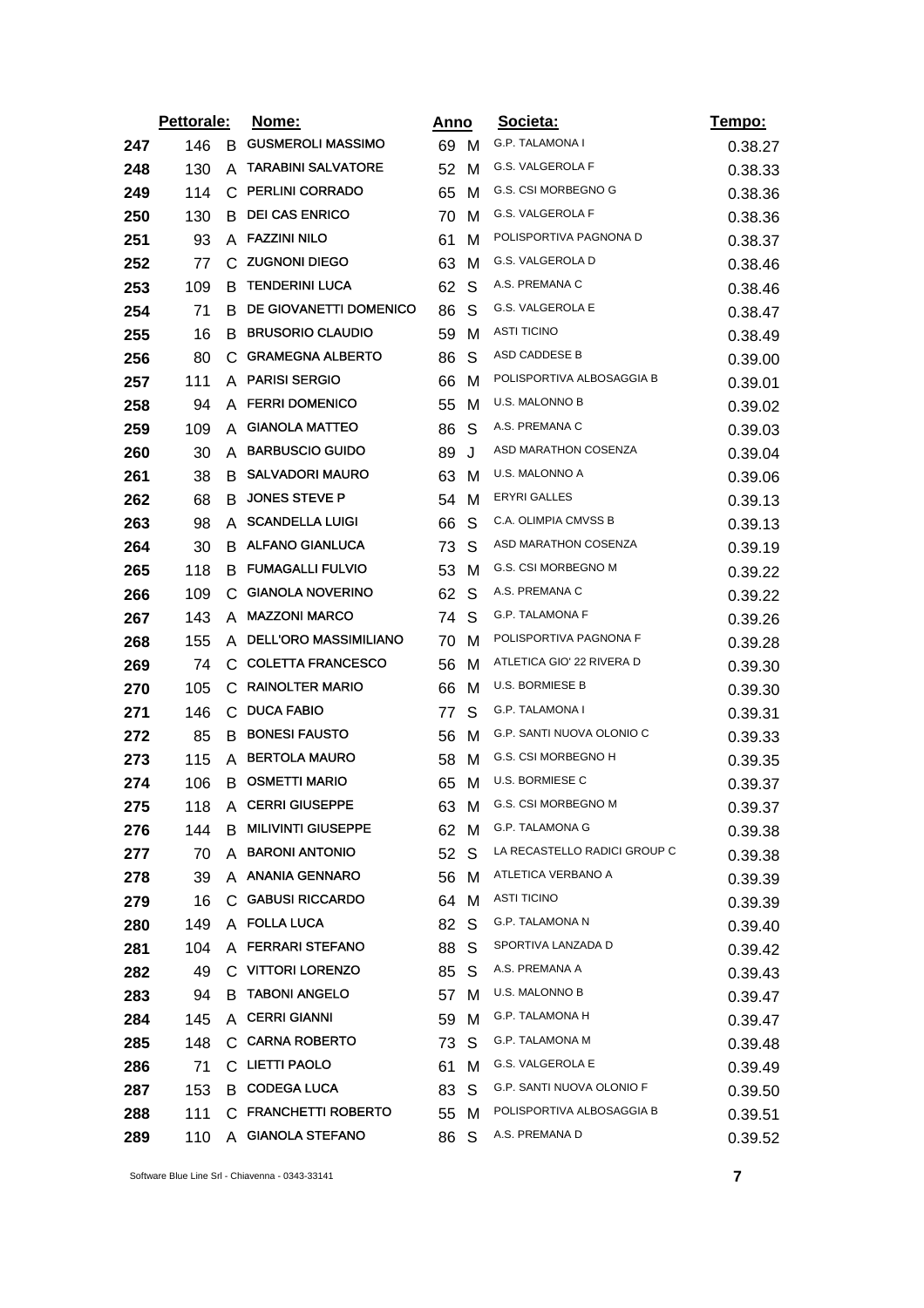|     | Pettorale: |    | <u>Nome:</u>                  | Anno |   | Societa:                     | <u>Tempo:</u> |
|-----|------------|----|-------------------------------|------|---|------------------------------|---------------|
| 290 | 115        | B  | <b>FRANSCI GIANNI</b>         | 59 M |   | G.S. CSI MORBEGNO H          | 0.39.57       |
| 291 | 104        | C  | <b>MARVEGGIO BRUNO</b>        | 73   | S | SPORTIVA LANZADA D           | 0.40.01       |
| 292 | 36         | C  | <b>BASSUEFISIO LUIGI</b>      | 71   | S | C.A. LIZZOLI                 | 0.40.02       |
| 293 | 29         | B  | <b>NICCO ANGELO</b>           | 56   | M | ATLETICA MONTEROSA           | 0.40.03       |
| 294 | 148        | A  | <b>ROGANTINI FABRIZIO</b>     | 75   | S | G.P. TALAMONA M              | 0.40.06       |
| 295 | 110        | B  | <b>RIZZI DAVIDE</b>           | 70   | S | A.S. PREMANA D               | 0.40.07       |
| 296 | 89         | B  | <b>GINI PLACIDO</b>           | 60   | M | G.P. VALCHIAVENNA D          | 0.40.07       |
| 297 | 48         | A  | <b>URBANI GIORGIO</b>         | 63   | м | U.S. BORMIESE A              | 0.40.08       |
| 298 | 86         | A  | <b>DENTI GIUSEPPE</b>         | 60   | M | G.P. SANTI NUOVA OLONIO D    | 0.40.10       |
| 299 | 152        | C. | <b>FRATE MASSIMO</b>          | 72   | м | G.P. SANTI NUOVA OLONIO E    | 0.40.12       |
| 300 | 116        | B  | <b>FIORESE ARMANDO</b>        | 59   | M | G.S. CSI MORBEGNO I          | 0.40.12       |
| 301 | 121        | A  | <b>CARGANICO ANTONIO</b>      | 58   | м | G.S. CSI MORBEGNO P          | 0.40.12       |
| 302 | 69         | C  | <b>BERIZZI ROBERTO</b>        | 60   | S | LA RECASTELLO RADICI GROUP B | 0.40.14       |
| 303 | 153        | A  | <b>TODARINI ALBERTO</b>       | 69   | м | G.P. SANTI NUOVA OLONIO F    | 0.40.16       |
| 304 | 147        | C  | DE BERNARDI LUCA              | 77   | S | G.P. TALAMONA L              | 0.40.18       |
| 305 | 154        | A  | <b>SPANO MASSIMILIANO</b>     | 68   | м | POLISPORTIVA PAGNONA E       | 0.40.20       |
| 306 | 155        | B  | <b>BRAMBILLA GIACOMO</b>      | 59   | м | POLISPORTIVA PAGNONA F       | 0.40.20       |
| 307 | 118        | С  | <b>MAZZONI MARCO</b>          | 76   | S | G.S. CSI MORBEGNO M          | 0.40.21       |
| 308 | 116        | A  | NAVA MASSIMO                  | 68   | м | G.S. CSI MORBEGNO I          | 0.40.22       |
| 309 | 132        | A  | <b>ZECCA SIMONE</b>           | 69   | м | G.S. VALGEROLA H             | 0.40.24       |
| 310 | 136        | A  | <b>SPEZIALE MAX</b>           | 75   | S | G.S. VALGEROLA N             | 0.40.28       |
| 311 | 117        | A  | <b>BASSI MASSIMO</b>          | 70   | м | G.S. CSI MORBEGNO L          | 0.40.32       |
| 312 | 113        | B. | <b>FUMELLI ROBERTO</b>        | 74   | S | G.S. CSI MORBEGNO F          | 0.40.36       |
| 313 | 125        | B  | <b>MORVILLO PATRIK</b>        | 71   | M | G.S. CSI MORBEGNO T          | 0.40.37       |
| 314 | 38         | C. | <b>BONOMELLI BARNABA</b>      | 69   | м | U.S. MALONNO A               | 0.40.37       |
| 315 | 40         | C  | <b>GIUDICE CLAUDIO SIMONE</b> | 67   | м | G.P. RUPE MAGNA              | 0.40.37       |
| 316 | 125        | A  | <b>CRESTA SOCCORSO</b>        | 56   | м | <b>G.S. CSI MORBEGNO T</b>   | 0.40.41       |
| 317 | 65         | C. | <b>PAGANONI GIANLUCA</b>      | 70   | м | A.S. FALCHI LECCO B          | 0.40.42       |
| 318 | 129        |    | C RUFFONI GIOVANNI            | 68   | м | G.S. CSI MORBEGNO Z          | 0.40.44       |
| 319 | 122        | A  | <b>GUSMEROLI STEFANO</b>      | 78   | S | G.S. CSI MORBEGNO Q          | 0.40.46       |
| 320 | 117        | B  | <b>BONGIO MASSIMO</b>         | 67   | м | G.S. CSI MORBEGNO L          | 0.40.50       |
| 321 | 155        |    | C TAGLIAFERRI DANIELE         | 84   | S | POLISPORTIVA PAGNONA F       | 0.40.52       |
| 322 | 107        |    | A CAPITANI DAVIDE             | 71 M |   | U.S. BORMIESE D              | 0.40.53       |
| 323 | 147        |    | <b>B RAVELLI NEVIO</b>        | 80   | S | <b>G.P. TALAMONA L</b>       | 0.40.53       |
| 324 | 117        | C. | <b>CIAPPONI DANIELE</b>       | 58 M |   | G.S. CSI MORBEGNO L          | 0.40.56       |
| 325 | 103        |    | C DELL'ANDRINO FELICE         | 63   | M | SPORTIVA LANZADA C           | 0.40.57       |
| 326 | 67         |    | A PIZZAGALLI CLAUDIO          | 67   | м | A.S. FALCHI LECCO D          | 0.40.57       |
| 327 | 124        |    | <b>B SPEZIALE MARCO</b>       | 67   | м | G.S. CSI MORBEGNO S          | 0.41.00       |
| 328 | 144        | A  | <b>CERRI GINESIO</b>          | 60   | м | G.P. TALAMONA G              | 0.41.01       |
| 329 | 120        |    | A FABANI GABRIELE             | 66   | м | G.S. CSI MORBEGNO O          | 0.41.04       |
| 330 | 67         | B  | <b>MAGGIONI GIANLUCA</b>      | 68   | M | A.S. FALCHI LECCO D          | 0.41.05       |
| 331 | 39         |    | C VANINI ROMANO               | 62   | M | ATLETICA VERBANO A           | 0.41.06       |
| 332 | 120        | B. | <b>MINONZIO MAURO</b>         | 60   | M | G.S. CSI MORBEGNO O          | 0.41.07       |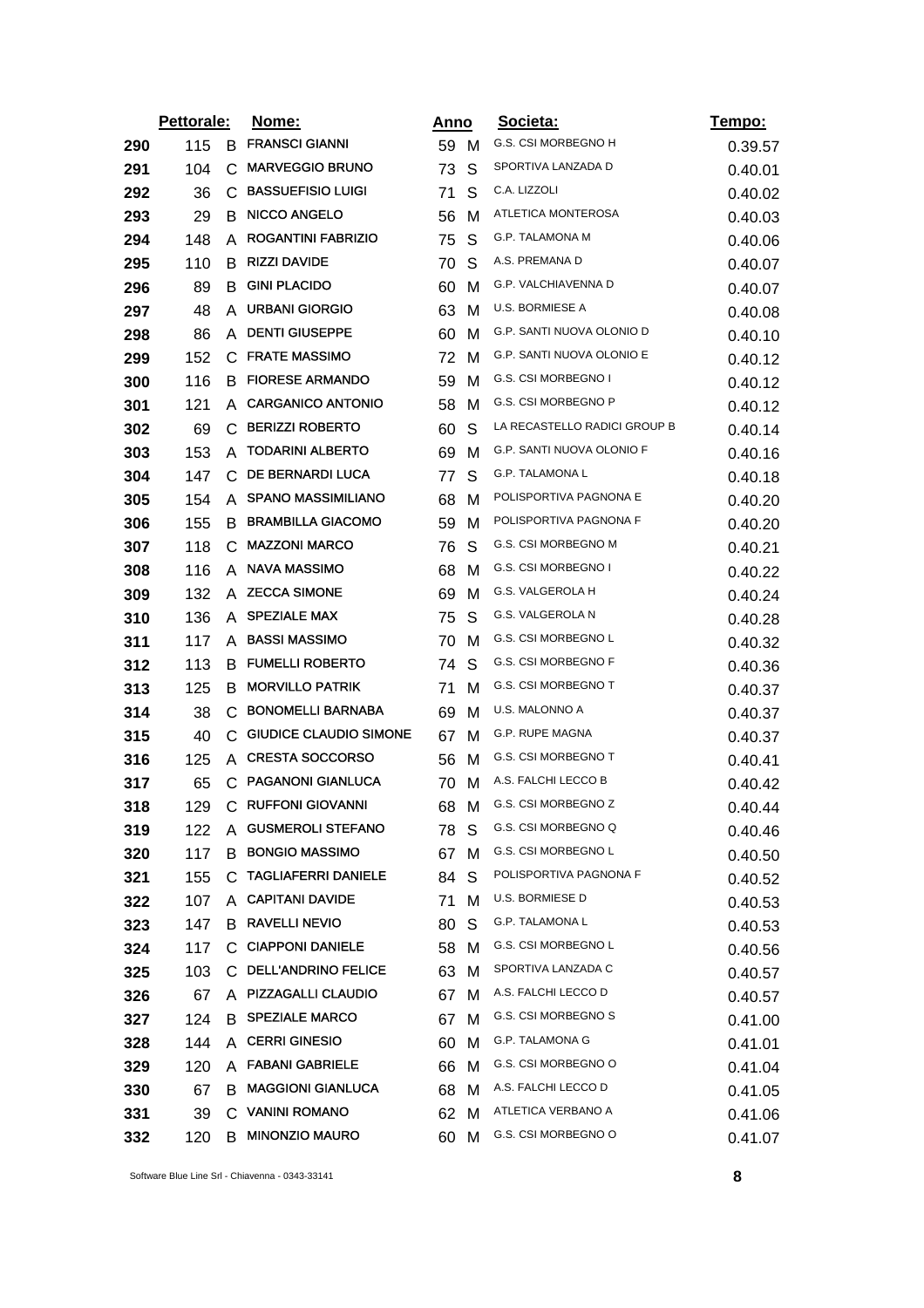|     | Pettorale: |    | <u>Nome:</u>               | <u>Anno</u> |   | Societa:                     | <u>Tempo:</u> |
|-----|------------|----|----------------------------|-------------|---|------------------------------|---------------|
| 333 | 149        | B  | <b>SPINI DANIELE</b>       | 82 S        |   | <b>G.P. TALAMONA N</b>       | 0.41.09       |
| 334 | 149        | C. | <b>BRUZZESE FABIO</b>      | 84          | S | G.P. TALAMONA N              | 0.41.14       |
| 335 | 95         | B  | <b>PEZZUCCHI AMOS</b>      | 69          | M | U.S. MALONNO C               | 0.41.16       |
| 336 | 42         | C. | <b>DEL PRA' NICOLA</b>     | 80          | S | RUNNERS COLICO A             | 0.41.17       |
| 337 | 99         | C  | <b>CORNOLTI LUCA</b>       | 71          | м | ATLETICA LA TORRE B          | 0.41.17       |
| 338 | 129        | B. | <b>MOIOLA PIERLUIGI</b>    | 73          | M | G.S. CSI MORBEGNO Z          | 0.41.21       |
| 339 | 102        | C  | PEDRAZZOLI VITTORIO        | 66          | M | SPORTIVA LANZADA B           | 0.41.21       |
| 340 | 96         | B  | <b>BELTRAMELLO STEFANO</b> | 71          | S | ATLETICA VERBANO B           | 0.41.21       |
| 341 | 98         | B  | <b>ZANGA GIULIANO</b>      | 53          | S | C.A. OLIMPIA CMVSS B         | 0.41.23       |
| 342 | 98         |    | C DELLA PIETRA ANGELO      | 56          | S | C.A. OLIMPIA CMVSS B         | 0.41.25       |
| 343 | 130        | C  | <b>CAPITANI LUCIANO</b>    | 49          | M | G.S. VALGEROLA F             | 0.41.29       |
| 344 | 131        |    | <b>B PIGANZOLI MATTIA</b>  | 88          | J | G.S. VALGEROLA G             | 0.41.29       |
| 345 | 86         | C  | <b>MANGANO VITTORIO</b>    | 83          | S | G.P. SANTI NUOVA OLONIO D    | 0.41.31       |
| 346 | 51         | A  | <b>CURTONI GIANNI</b>      | 68          | м | <b>MERA ATHLETIC CLUB</b>    | 0.41.34       |
| 347 | 116        | C. | <b>BROGLIO FABIO</b>       | 76          | S | G.S. CSI MORBEGNO I          | 0.41.35       |
| 348 | 62         |    | C BERCIC IZIDOR            | 70          | м | <b>SLOVENIA B</b>            | 0.41.38       |
| 349 | 74         | A  | <b>ROSSOTTI FABRIZIO</b>   | 67          | M | ATLETICA GIO' 22 RIVERA D    | 0.41.40       |
| 350 | 40         | A  | <b>BORDONI DARIO</b>       | 62          | м | <b>G.P. RUPE MAGNA</b>       | 0.41.50       |
| 351 | 137        | B. | <b>RUFFONI GRAZIANO</b>    | 58          | м | G.S. VALGEROLA O             | 0.41.55       |
| 352 | 70         | C  | LOVERINI GIOVANNI          | 56          | S | LA RECASTELLO RADICI GROUP C | 0.41.55       |
| 353 | 104        | B  | DELL'ANDRINO LUCA          | 73          | S | SPORTIVA LANZADA D           | 0.41.57       |
| 354 | 138        | C  | <b>CORAZZA ROBERTO</b>     | 66          | M | G.S. VALGEROLA P             | 0.41.58       |
| 355 | 125        |    | C TARCA VALERIO            | 61          | м | G.S. CSI MORBEGNO T          | 0.42.00       |
| 356 | 103        | B  | <b>CODAZZI MARINO</b>      | 70          | M | SPORTIVA LANZADA C           | 0.42.02       |
| 357 | 140        | B. | <b>MELE' ATTILIO</b>       | 54          | M | G.S. VALGEROLA R             | 0.42.02       |
| 358 | 144        | C  | <b>CIAPONI COSTANTE</b>    | 44          | м | G.P. TALAMONA G              | 0.42.05       |
| 359 | 66         | A  | <b>SPREAFICO MATTEO</b>    | 76          | S | A.S. FALCHI LECCO C          | 0.42.06       |
| 360 | 95         | A  | <b>MARIOTTI CLAUDIO</b>    | 58          | M | U.S. MALONNO C               | 0.42.07       |
| 361 | 111        | В  | <b>CAMERDESCI FIORENZO</b> | 55          | M | POLISPORTIVA ALBOSAGGIA B    | 0.42.09       |
| 362 | 40         |    | <b>B CARATTI PAOLO</b>     | 69 M        |   | G.P. RUPE MAGNA              | 0.42.15       |
| 363 | 154        | B. | <b>TAGLIAFERRI MARINO</b>  | 56          | м | POLISPORTIVA PAGNONA E       | 0.42.16       |
| 364 | 134        |    | A RAPELLA MARTINO          | 88          | J | G.S. VALGEROLA L             | 0.42.18       |
| 365 | 39         | B. | <b>NEGRI MARCO</b>         | 65          | м | ATLETICA VERBANO A           | 0.42.19       |
| 366 | 96         |    | C DABRAIO VINCENZO         | 58          | S | ATLETICA VERBANO B           | 0.42.22       |
| 367 | 74         |    | <b>B BONINO ROBERTO</b>    | 69          | м | ATLETICA GIO' 22 RIVERA D    | 0.42.22       |
| 368 | 94         |    | C GUARINONI ALBERTO        | 55          | м | <b>U.S. MALONNO B</b>        | 0.42.28       |
| 369 | 131        |    | A FIORELLI LINO            | 72 M        |   | G.S. VALGEROLA G             | 0.42.31       |
| 370 | 135        |    | <b>B ZUGNONI MAURIZIO</b>  | 78          | S | G.S. VALGEROLA M             | 0.42.31       |
| 371 | 137        |    | C FERRARI BRUNO            | 51          | м | G.S. VALGEROLA O             | 0.42.32       |
| 372 | 137        |    | A RUFFONI ROCCO            | 58          | м | G.S. VALGEROLA O             | 0.42.38       |
| 373 | 139        |    | A FAZZINI FABIO            | 56          | м | G.S. VALGEROLA Q             | 0.42.46       |
| 374 | 136        |    | C RUSCONI MICHELE          | 75          | S | G.S. VALGEROLA N             | 0.42.46       |
| 375 | 148        | B  | <b>GUERRA CARLO</b>        | 63          | м | G.P. TALAMONA M              | 0.42.51       |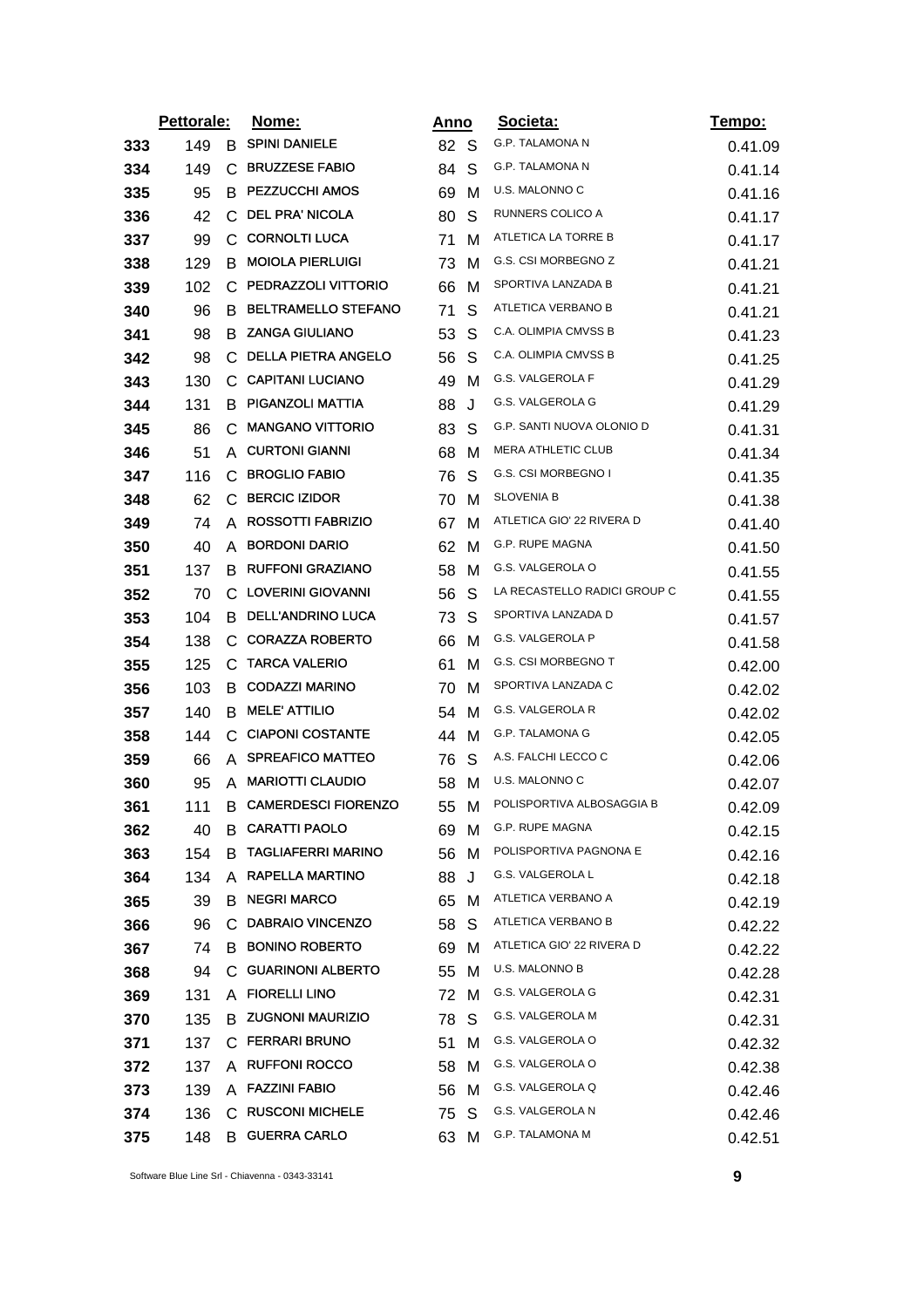|     | Pettorale: |              | Nome:                      | <u>Anno</u> |   | Societa:                  | <u>Tempo:</u> |
|-----|------------|--------------|----------------------------|-------------|---|---------------------------|---------------|
| 376 | 151        | C.           | <b>TIRINZONI GABRIELE</b>  | 79          | S | <b>G.P. TALAMONA P</b>    | 0.42.52       |
| 377 | 28         | A            | <b>MARCUCCI DAVIDE</b>     | 81          | S | ATLETICA SUSA             | 0.43.02       |
| 378 | 138        | A            | <b>SUTTI MARCO</b>         | 57          | M | G.S. VALGEROLA P          | 0.43.06       |
| 379 | 42         | B            | <b>BRAMBILLA PAOLO</b>     | 76          | S | RUNNERS COLICO A          | 0.43.08       |
| 380 | 124        | $\mathbf{C}$ | <b>SPEZIALE PAOLO</b>      | 66          | M | G.S. CSI MORBEGNO S       | 0.43.17       |
| 381 | 101        | A            | <b>SCHERINI GIUSEPPE</b>   | 60          | M | <b>VETRERIA FANONI</b>    | 0.43.26       |
| 382 | 151        | B            | <b>VILLA ILIO</b>          | 61          | M | G.P. TALAMONA P           | 0.43.27       |
| 383 | 102        | B            | <b>D'ASCHIERI MAURIZIO</b> | 60          | M | SPORTIVA LANZADA B        | 0.43.33       |
| 384 | 30         | C            | <b>BARBUSCIO ENZO</b>      | 54          | S | ASD MARATHON COSENZA      | 0.43.33       |
| 385 | 145        | B.           | <b>GUSMEROLI GIORDANO</b>  | 59          | M | G.P. TALAMONA H           | 0.43.34       |
| 386 | 115        | C            | <b>CAMPINI LUIGI</b>       | 52          | M | G.S. CSI MORBEGNO H       | 0.43.35       |
| 387 | 119        | A            | <b>SCOTTI RICCARDO</b>     | 80          | S | G.S. CSI MORBEGNO N       | 0.43.36       |
| 388 | 106        | A            | <b>POZZI GIORGIO</b>       | 63          | M | <b>U.S. BORMIESE C</b>    | 0.43.41       |
| 389 | 107        | C            | <b>DEI CAS IVAN</b>        | 80          | S | U.S. BORMIESE D           | 0.43.45       |
| 390 | 85         | A            | <b>BONESI MARINO</b>       | 62          | M | G.P. SANTI NUOVA OLONIO C | 0.43.53       |
| 391 | 66         | B            | <b>RAGNI LORIS</b>         | 70          | M | A.S. FALCHI LECCO C       | 0.43.53       |
| 392 | 99         | B            | <b>AGAZZI MAURIZIO</b>     | 62          | M | ATLETICA LA TORRE B       | 0.43.55       |
| 393 | 124        | A            | <b>SPEZIALE PIERANDREA</b> | 65          | M | G.S. CSI MORBEGNO S       | 0.43.56       |
| 394 | 126        | A            | <b>CIAPPONI MARCO</b>      | 66          | м | G.S. CSI MORBEGNO U       | 0.43.59       |
| 395 | 97         | B            | <b>BATTISTESSA FABIO</b>   | 65          | S | RUNNERS COLICO B          | 0.44.00       |
| 396 | 127        | A            | <b>PIASINI ENRICO</b>      | 75          | S | G.S. CSI MORBEGNO V       | 0.44.07       |
| 397 | 154        | С            | <b>MANDELLI EZIO</b>       | 56          | M | POLISPORTIVA PAGNONA E    | 0.44.13       |
| 398 | 140        | A            | <b>BRIOSCHI RUGGERO</b>    | 63          | M | G.S. VALGEROLA R          | 0.44.17       |
| 399 | 136        | B            | <b>SCUFFI MAURIZIO</b>     | 59          | M | G.S. VALGEROLA N          | 0.44.20       |
| 400 | 106        | $\mathsf{C}$ | POLA RENATO                | 64          | M | U.S. BORMIESE C           | 0.44.25       |
| 401 | 102        | A            | <b>MARTINELLI ANTONIO</b>  | 61          | м | SPORTIVA LANZADA B        | 0.44.27       |
| 402 | 126        |              | C PERLINI MICHELE          | 66          | M | G.S. CSI MORBEGNO U       | 0.44.27       |
| 403 | 151        | A            | <b>MILIVINTI MORIS</b>     | 69          | M | G.P. TALAMONA P           | 0.44.31       |
| 404 | 120        | C            | <b>FABANI IVAN</b>         | 64          | M | G.S. CSI MORBEGNO O       | 0.44.32       |
| 405 | 119        | B            | <b>TAGLIAFERRI ENZO</b>    | 62          | м | G.S. CSI MORBEGNO N       | 0.44.39       |
| 406 | 139        | B            | <b>ORLANDO MATTEO</b>      | 61          | M | G.S. VALGEROLA Q          | 0.44.43       |
| 407 | 121        |              | C SCOTTI FRANCO            | 53          | м | G.S. CSI MORBEGNO P       | 0.44.49       |
| 408 | 41         | C            | DAL POZZO PIETRO           | 69          | M | OSA SARONNO               | 0.44.49       |
| 409 | 122        | B            | <b>TACCHINI VITALE</b>     | 58          | М | G.S. CSI MORBEGNO Q       | 0.45.02       |
| 410 | 131        | C.           | PIGANZOLI MAURIZIO         | 54          | M | G.S. VALGEROLA G          | 0.45.02       |
| 411 | 101        | C.           | <b>MORELLI CLAUDIO</b>     | 54          | м | <b>VETRERIA FANONI</b>    | 0.45.02       |
| 412 | 110        | C.           | <b>CODEGA GIANNI</b>       | 89          | J | A.S. PREMANA D            | 0.45.02       |
| 413 | 128        |              | A FAGGI GIULIO             | 44          | м | G.S. CSI MORBEGNO W       | 0.45.04       |
| 414 | 119        | C.           | <b>LEONI CARLO</b>         | 59          | M | G.S. CSI MORBEGNO N       | 0.45.04       |
| 415 | 132        |              | C SANDIONIGI DARIO         | 64          | м | G.S. VALGEROLA H          | 0.45.08       |
| 416 | 126        |              | <b>B</b> VOLPINI DUILIO    | 44          | M | G.S. CSI MORBEGNO U       | 0.45.10       |
| 417 | 121        | B            | <b>GUSMEROLI GIULIANO</b>  | 58          | м | G.S. CSI MORBEGNO P       | 0.45.16       |
| 418 | 96         | A            | <b>ANANIA ANDREA</b>       | 81          | S | ATLETICA VERBANO B        | 0.45.27       |